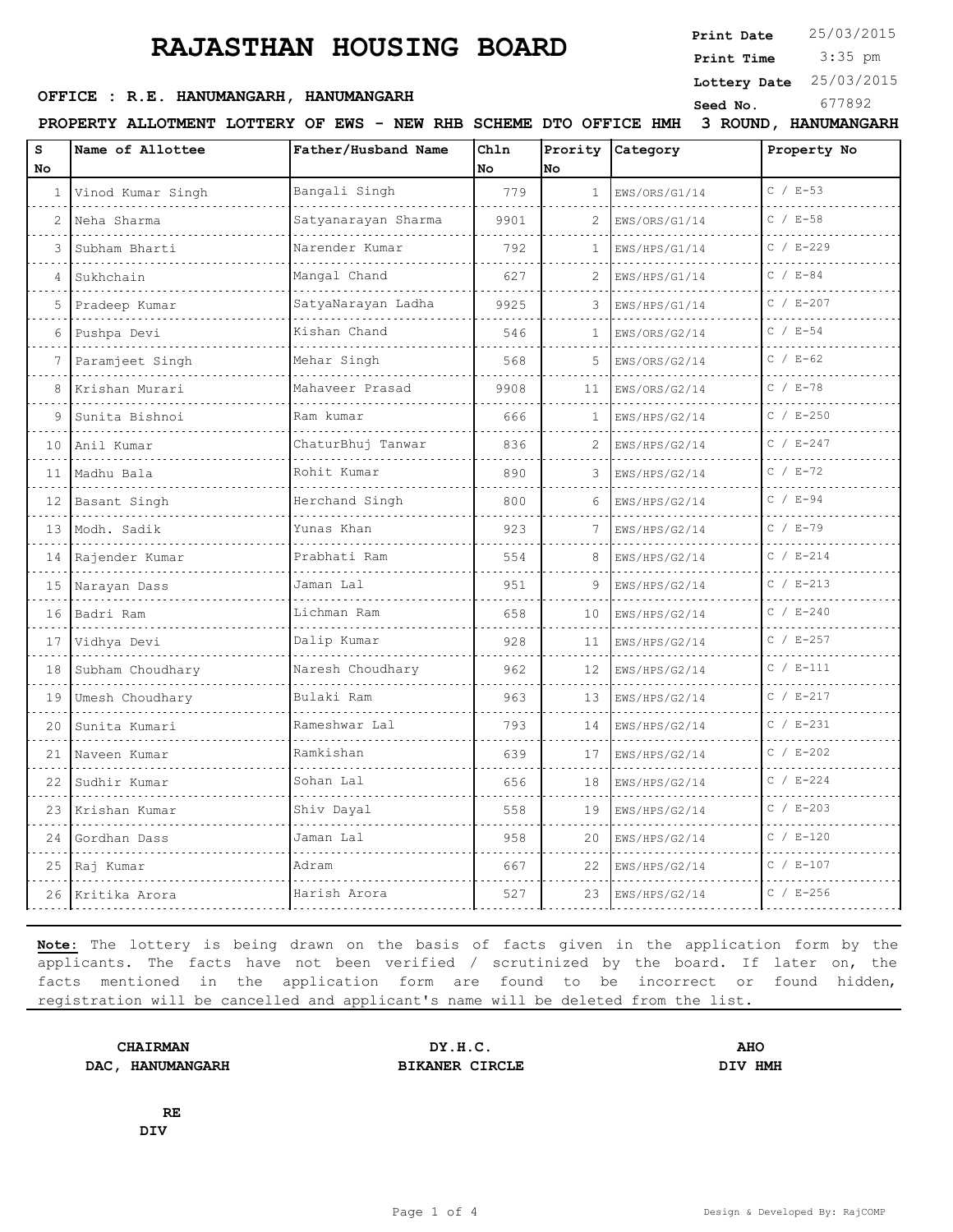# **RAJASTHAN HOUSING BOARD**

**Print Date**  $25/03/2015$ 

 3:35 pm **Print Time**

**Lottery Date** 25/03/2015

#### **OFFICE : R.E. HANUMANGARH, HANUMANGARH**<br>
Seed No. 677892

**PROPERTY ALLOTMENT LOTTERY OF EWS - NEW RHB SCHEME DTO OFFICE HMH 3 ROUND, HANUMANGARH**

|         |                    | NEW AID              | סוח שמע    |               | OFFICE TELL        | S ROOND, ILANOMANGANI |
|---------|--------------------|----------------------|------------|---------------|--------------------|-----------------------|
| s<br>No | Name of Allottee   | Father/Husband Name  | Chln<br>No | Prority<br>No | Category           | Property No           |
| 27      | Madan Lal          | Arjan Ram            | 576        | 24            | EWS/HPS/G2/14      | $C / E-91$            |
| 28      | Raj Kumar          | Mohan Lal            | 833        | 25            | EWS/HPS/G2/14      | $C / E - 103$         |
| 29      | Naseer Khan        | Modh. Anis           | 957        | 26            | EWS/HPS/G2/14      | $C / E - 92$          |
| 30      | .<br>Thaman Singh  | .<br>Kala Singh      | 614        | 27            | EWS/HPS/G2/14      | $C / E - 259$         |
| 31      | Mahender Kumar     | Krishan Lal          | 776        | 28            | EWS/HPS/G2/14      | $C / E - 204$         |
| 32      | Panna Ram<br>.     | Mani Ram Godara<br>. | 562        | 29            | EWS/HPS/G2/14<br>. | $C / E-86$            |
| 33      | Nimender Pal Singh | Baljeet Singh        | 785        | 30            | EWS/HPS/G2/14      | $C / E - 104$         |
| 34      | Kalu Ram           | Jagdish Sihag        | 611        | 31            | EWS/HPS/G2/14      | $C / E - 218$         |
| 35      | Monika Bihani      | Sanjeev Kumar        | 837        | 32            | EWS/HPS/G2/14      | $C / E - 225$         |
| 36      | Gurmel Singh       | Sadhu Singh          | 827        | 33            | EWS/HPS/G2/14      | $C / E - 253$         |
| 37      | Hasan Khan         | Modh. Asraf          | 925        | 34            | EWS/HPS/G2/14      | $C / E - 237$         |
| 38      | Dhanwanti          | Dalip Kumar          | 9919       | 35            | EWS/HPS/G2/14      | $C / E-112$           |
| 39      | Saroj              | Suresh Kumar         | 710        | 36            | EWS/HPS/G2/14      | $C / E - 244$         |
| 40      | Rajender Kukana    | Banwari Lal          | 563        | 37            | EWS/HPS/G2/14      | $C / E - 80$          |
| 41      | Bhawar Lal         | Mohan Lal            | 895        | 39            | EWS/HPS/G2/14      | $C / E - 61$          |
| 42      | Sourbh Babbar      | Ramesh Kumar         | 747        | 40            | EWS/HPS/G2/14      | $C / E - 195$         |
| 43      | Vijay Kumar        | Omprakash Yadav      | 560        | 41            | EWS/HPS/G2/14      | $C / E - 117$         |
| 44      | Mukesh Kr. Saini   | Bhawar Lal Saini     | 584        | 42            | EWS/HPS/G2/14      | $C / E - 212$         |
| 45      | Mahender Tiwari    | Liladhar Tiwari      | 972        | 44            | EWS/HPS/G2/14      | $C / E - 81$          |
| 46      | Shadev             | Badri Ram            | 657        | 45            | EWS/HPS/G2/14      | $C / E - 73$          |
| 47      | Malkeet Singh      | Kala Singh           | 613        | 46            | EWS/HPS/G2/14      | $C / E-119$           |
| 48      | Pradeep Singh      | Shiv Pal             | 924        | 47            | EWS/HPS/G2/14      | $C / E - 70$          |
| 49      | Mamta              | Rakesh               | 9913       | 49            | EWS/HPS/G2/14      | $C / E - 105$         |
| 50      | Imran Khan         | Jafar Mohamad        | 878        | 50            | EWS/HPS/G2/14      | $C / E - 95$          |
| 51      | Doulat Ram         | Puran Mal            | 898        | 51            | EWS/HPS/G2/14      | $C / E - 228$         |
| 52      | Joni Soni          | Lt. Rakesh Soni      | 927        | 52            | EWS/HPS/G2/14      | $C / E - 222$         |
|         |                    |                      |            |               |                    |                       |

**Note:** The lottery is being drawn on the basis of facts given in the application form by the applicants. The facts have not been verified / scrutinized by the board. If later on, the facts mentioned in the application form are found to be incorrect or found hidden, registration will be cancelled and applicant's name will be deleted from the list.

**DAC, HANUMANGARH BIKANER CIRCLE DIV HMH**

**CHAIRMAN DY.H.C. AHO**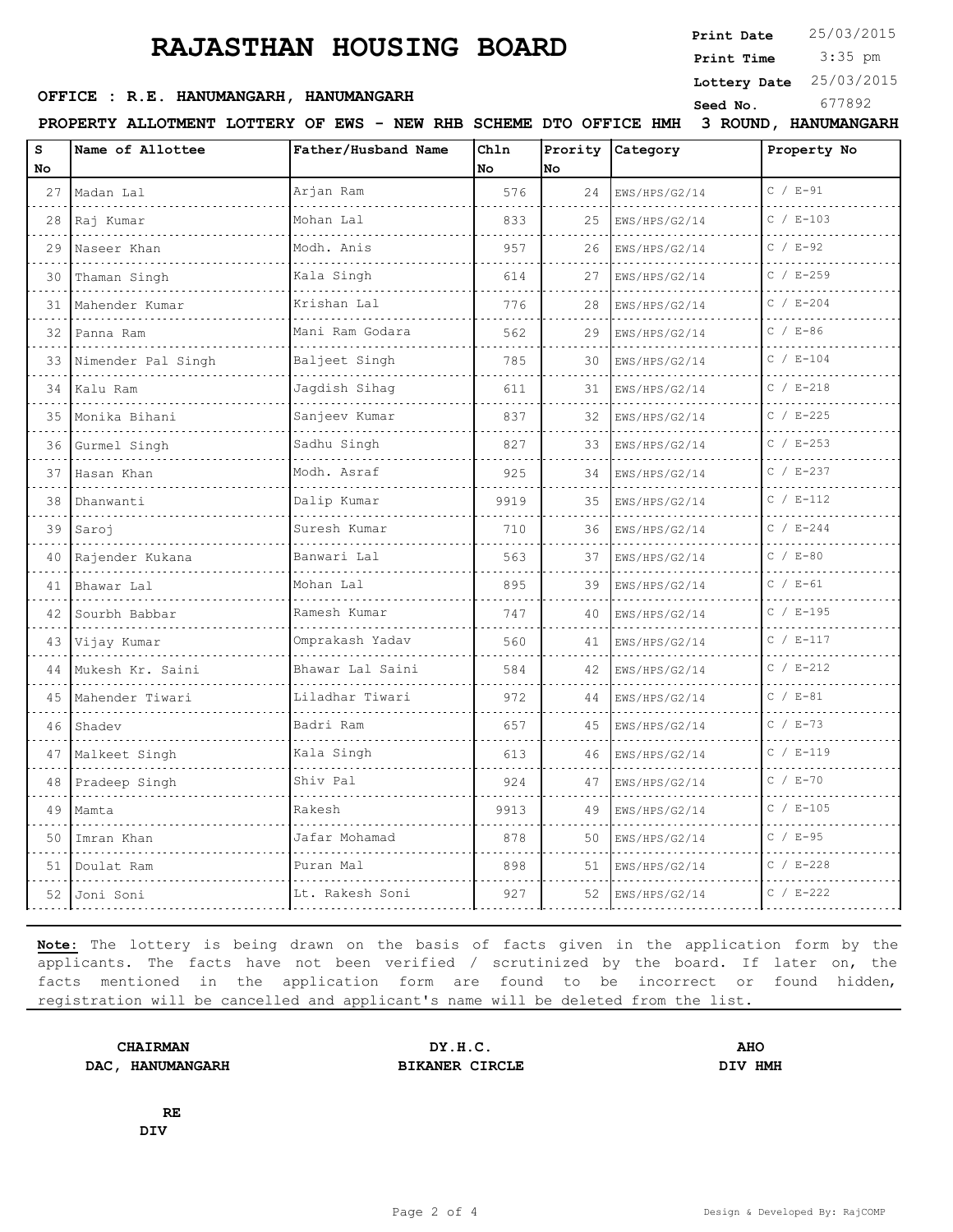## **RAJASTHAN HOUSING BOARD**

**Print Date**  $25/03/2015$ 

 3:35 pm **Print Time**

#### **Lottery Date** 25/03/2015

#### **Seed No.** 677892 **OFFICE : R.E. HANUMANGARH, HANUMANGARH**

| s   | PROPERTY ALLOTMENT LOTTERY OF EWS - NEW RHB SCHEME DTO OFFICE HMH 3 ROUND, HANUMANGARH |                              | Chln |                |               |               |
|-----|----------------------------------------------------------------------------------------|------------------------------|------|----------------|---------------|---------------|
| No. | Name of Allottee                                                                       | Father/Husband Name          | l No | Prority<br>lno | Category      | Property No   |
|     | 53 Narender Kumar                                                                      | Mamchand Sharma              | 612  | 53             | EWS/HPS/G2/14 | $C / E - 198$ |
|     | 54 Pradeep Singh                                                                       | Jasvinder Singh              | 616  | 54             | EWS/HPS/G2/14 | $C / E - 227$ |
| 55  | Ashok Kumar<br>.                                                                       | Hottan Dass<br>.             | 571  | 56             | EWS/HPS/G2/14 | $C / E - 74$  |
|     | 56 Karan Kumar Gaba                                                                    | Ram Prakash                  | 9941 | 57             | EWS/HPS/G2/14 | $C / E - 93$  |
| 57  | Attar Singh                                                                            | Phuria Ram                   | 9.5  | 58             | EWS/HPS/G2/14 | $C / E - 201$ |
| 58  | Anil Chelani                                                                           | ManoharLal Chelani           | 9922 | 59             | EWS/HPS/G2/14 | $C / E - 210$ |
| 59  | Banwai Lal                                                                             | Duda Ram<br>.                | 641  | 62             | EWS/HPS/G2/14 | $C / E - 246$ |
| 60  | Naveen Kumar                                                                           | Brij Lal Sharma              | 585  | 64             | EWS/HPS/G2/14 | $C / E - 88$  |
|     | 61 Purshotam Kumar                                                                     | Madan Lal                    | 577  | 65             | EWS/HPS/G2/14 | $C / E - 99$  |
| 62  | Dayanand                                                                               | Kishana Ram                  | 642  | 66             | EWS/HPS/G2/14 | $C / E - 63$  |
| 63  | <b>Hetram</b>                                                                          | Ramji Lal<br>dia dia dia dia | 880  | 67             | EWS/HPS/G2/14 | $C / E - 243$ |
|     | 64 Dalip Kumar Rohila                                                                  | Omprakash Rohila             | 735  | 68             | EWS/HPS/G2/14 | $C / E - 252$ |
| 65  | Nagender                                                                               | Tilkeshwar                   | 707  | 70             | EWS/HPS/G2/14 | $C / E - 71$  |
| 66  | Jitender Kumar                                                                         | Ram Karan<br>.               | 896  | 71             | EWS/HPS/G2/14 | $C / E-59$    |
|     | 67 Praveen Taneja                                                                      | Rajender Taneja              | 567  | 72             | EWS/HPS/G2/14 | $C / E - 197$ |
| 68  | Vijay Choudhary                                                                        | Bangtawar Singh              | 9905 | 73             | EWS/HPS/G2/14 | $C / E - 116$ |
| 69  | Sukhmander Singh                                                                       | Genda Singh                  | 648  | 74             | EWS/HPS/G2/14 | $C / E - 235$ |
| 70  | Gourav Kumar                                                                           | Sumit Kumar                  | 897  | 75             | EWS/HPS/G2/14 | $C / E - 90$  |
| 71  | Rakesh Kumar                                                                           | Mahaveer Prasad              | 610  | 76             | EWS/HPS/G2/14 | $C / E-51$    |
|     | 72  Hari Bai<br>.                                                                      | Jaman Lal                    | 960  | 77             | EWS/HPS/G2/14 | $C / E - 233$ |
| 73  | Balram Choudhary                                                                       | Chaniram Choudhary<br>.      | 9903 | $\mathbf{1}$   | EWS/HPS/G2/14 | $C / E - 60$  |
| 74  | Dalip Kumar                                                                            | Ded Ram                      | 582  | 2              | EWS/HPS/G2/14 | $C / E - 115$ |
|     | 75 Hitender Beniwal                                                                    | Udaram Beniwal               | 9907 | 3              | EWS/HPS/G2/14 | $C / E - 50$  |
|     | 76 Nathu Ram                                                                           | Udmi Ram                     | 9944 | $\overline{2}$ | EWS/ORS/G4/14 | $C / E - 75$  |
| 77  | Madan Gopal                                                                            | Nathu Ram                    | 9933 | 4              | EWS/ORS/G4/14 | $C / E - 77$  |
|     | 78 JaiNarayan                                                                          | Phula Ram                    | 9943 | 5              | EWS/ORS/G4/14 | $C / E - 82$  |
|     |                                                                                        |                              |      |                |               |               |

**Note:** The lottery is being drawn on the basis of facts given in the application form by the applicants. The facts have not been verified / scrutinized by the board. If later on, the facts mentioned in the application form are found to be incorrect or found hidden, registration will be cancelled and applicant's name will be deleted from the list.

**DAC, HANUMANGARH BIKANER CIRCLE DIV HMH**

**CHAIRMAN DY.H.C. AHO**